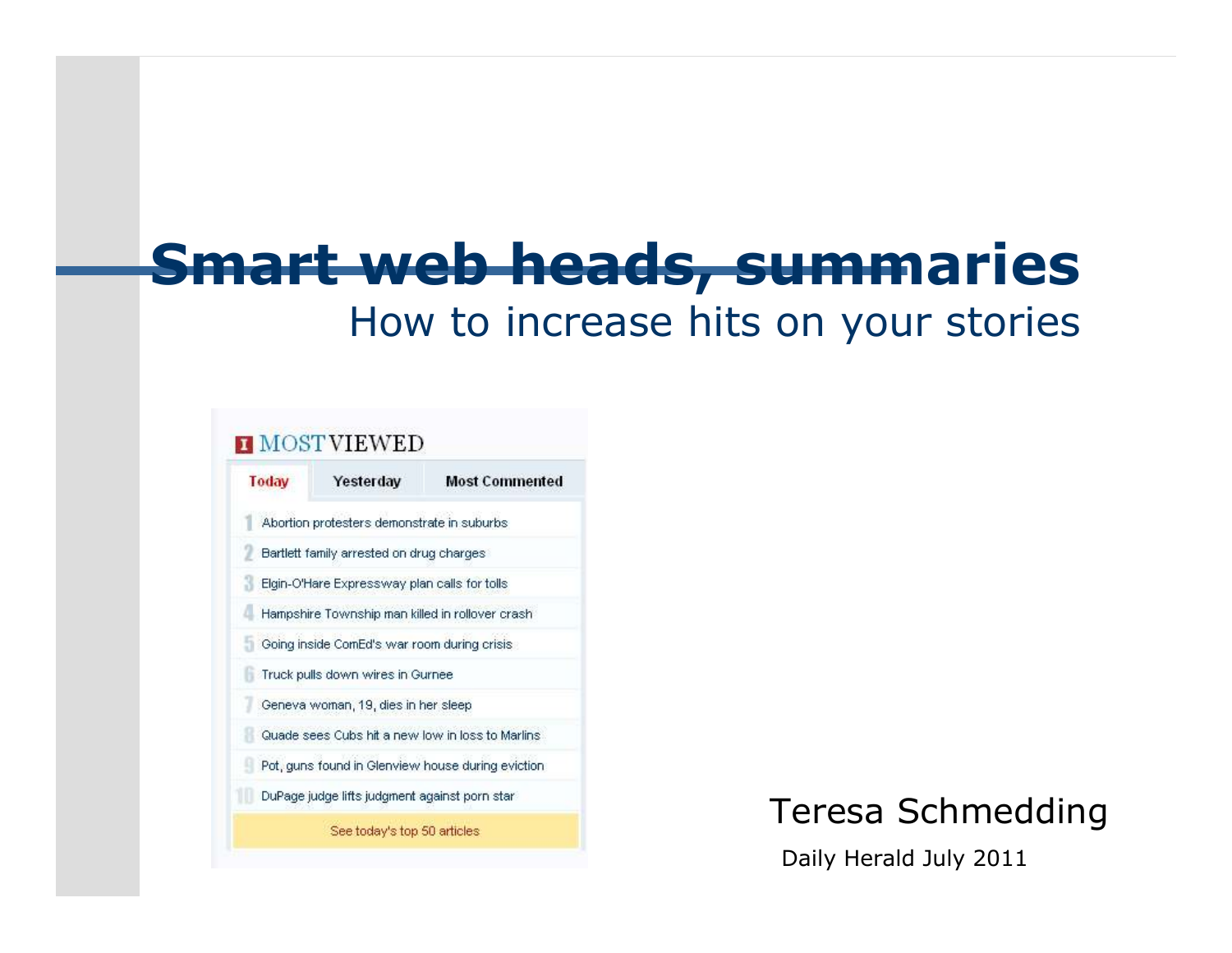SF

SEO stands for search engine optimization, which means using words to get a higher ranking on Google/Bing search engines so more people click on.

Words in headlines, summaries, captions, breakout boxes all determine search engine results.

It's Journalism 101: Use "key" terms in the summary (vs. generic words like 'elementary music education'), be specific and be clear.

Tips: Don't tear yourself up in knots writing a gibberish summary to appeal only to a search engine. Use your journalism skills and write a straight, clear nut-graph lede.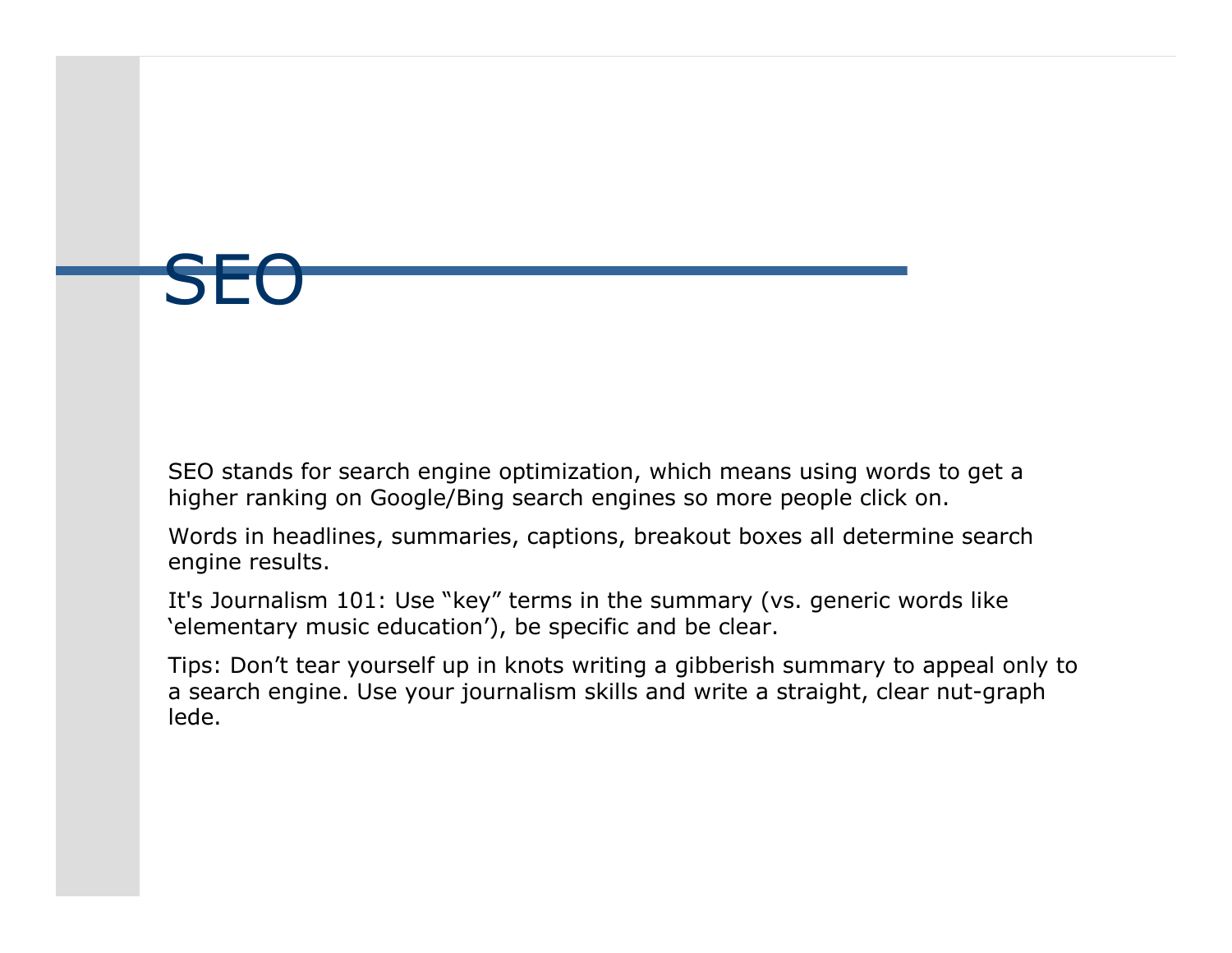# Click-through

Headlines and summaries will also encourage people looking at home page and search engine results page to click on your story to read it.

Again, it's Journalism 101:

What makes this story interesting? What are the key facts? What about it reinforces our brand?

**Don't:** Many people may be tempted to tease or taunt readers into clicking on a story by being vague or "clever." Don't. Studies upon studies show readers have a high distrust of stories on websites and will not click on such "teasing" stories - and will have an overall negative impression of a site. They do like headlines and summaries that help them evaluate if they want to read.

**Do:** Summaries don't have to be boring and dry. Attitude and color is fine if it matches tone of the story and is clear.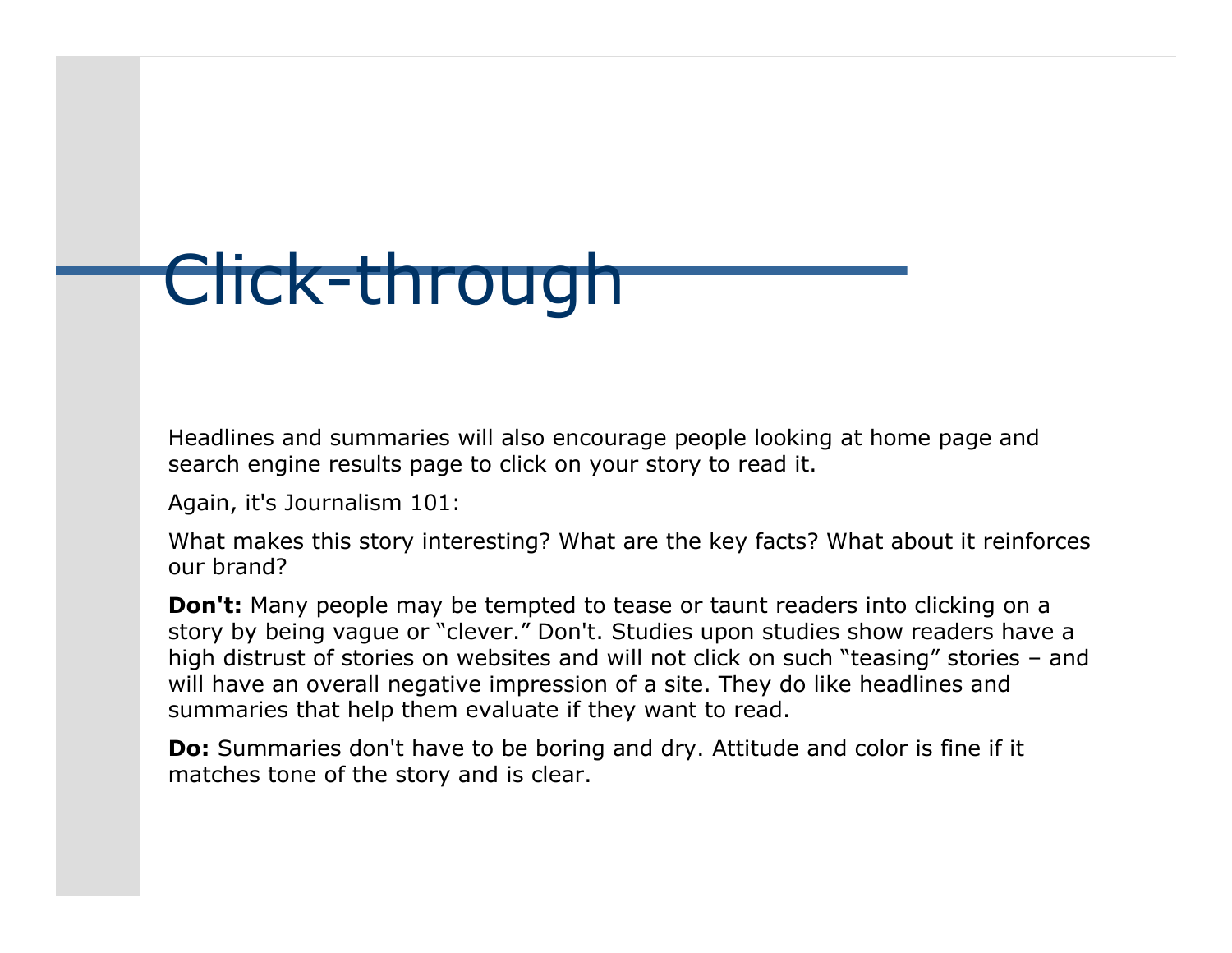### Headlines

Stick to seven words or lessReinforce brandBe clearUpdate with story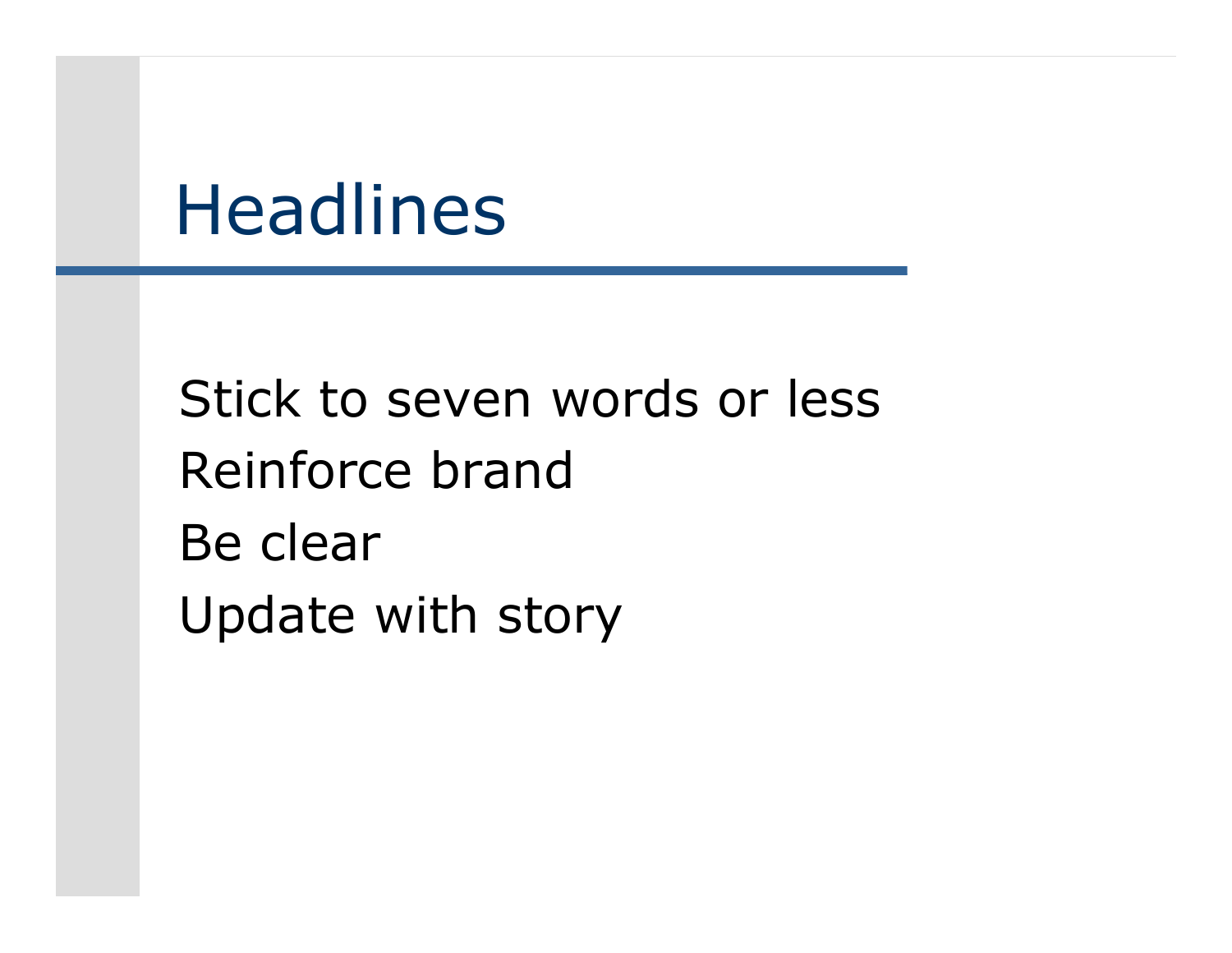### Summaries

.

Stick to 40-50 wordsReinforce brandBe clearUpdate with story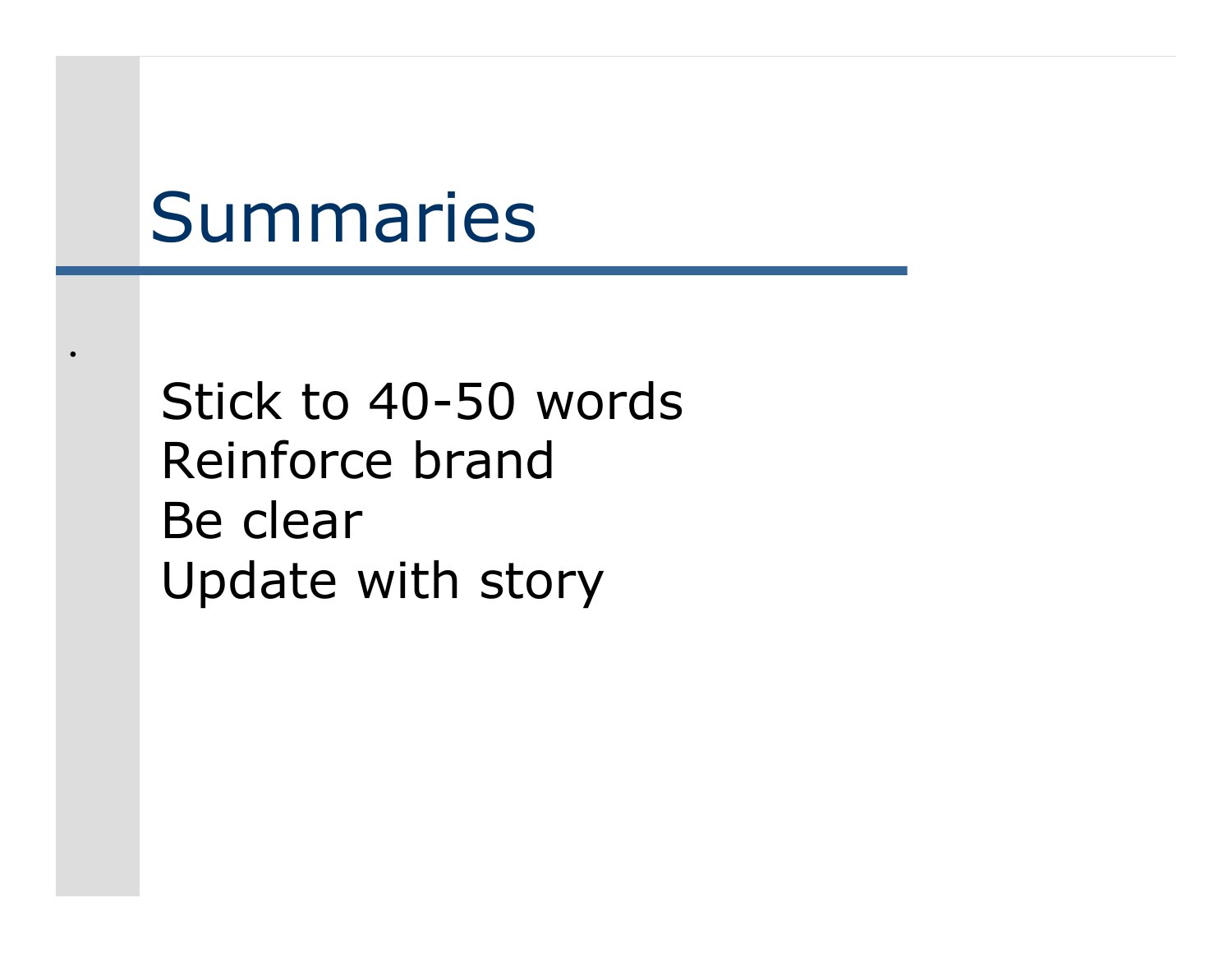## Hed is too short, summary is too vague

**TOP STORY: NEWS** 



#### **Family hosts benefit for ill sibling**



Bu Eileen O. Daday Jul 15, 2011 11:31 AM

Members of a longtime Arlington Heights family are hosting a fundraiser Saturday to help a sibling in desperate need of a lung transplant.

FULL ARTICLE COMMENTS (0)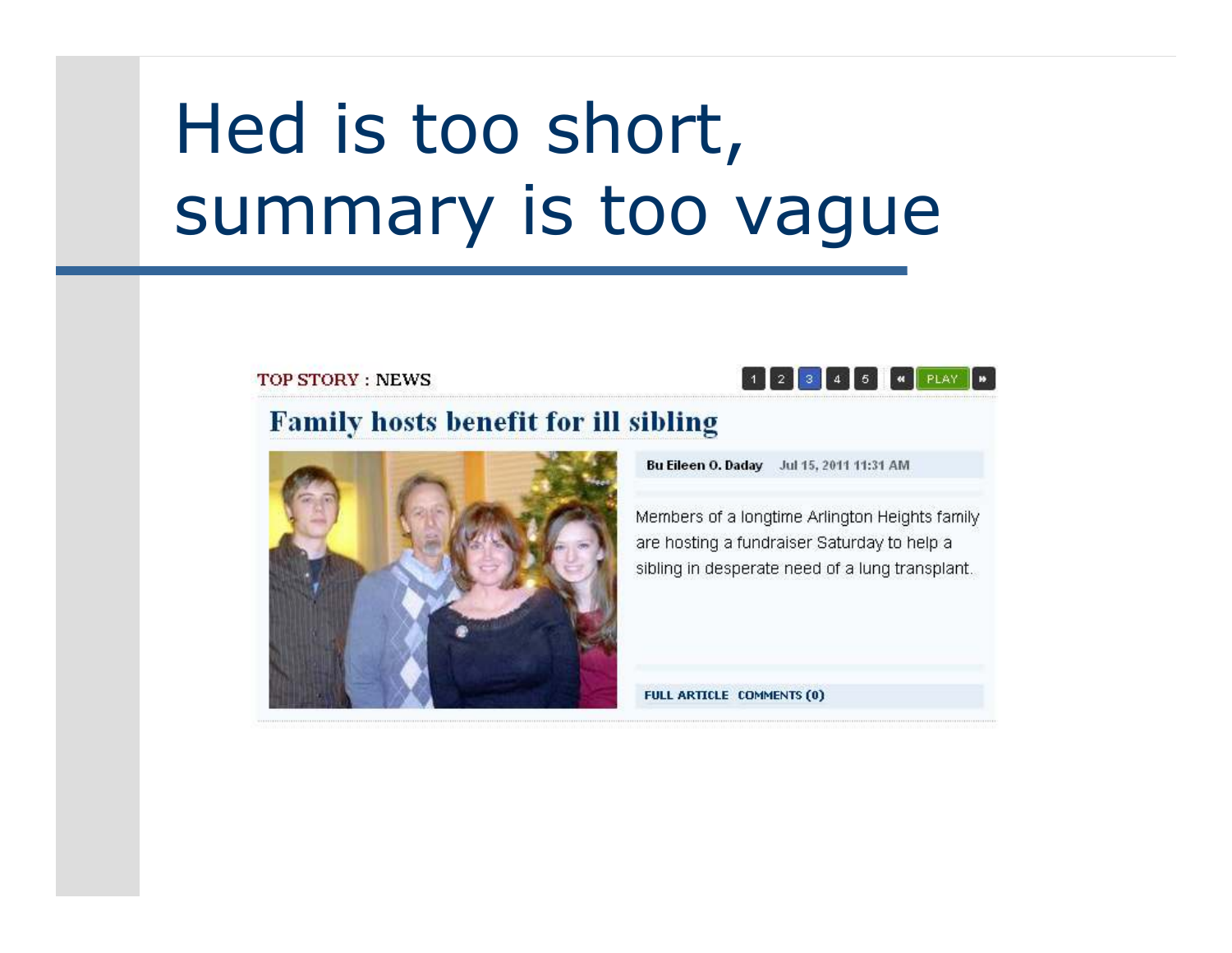# Good hed, but short summary undersells story

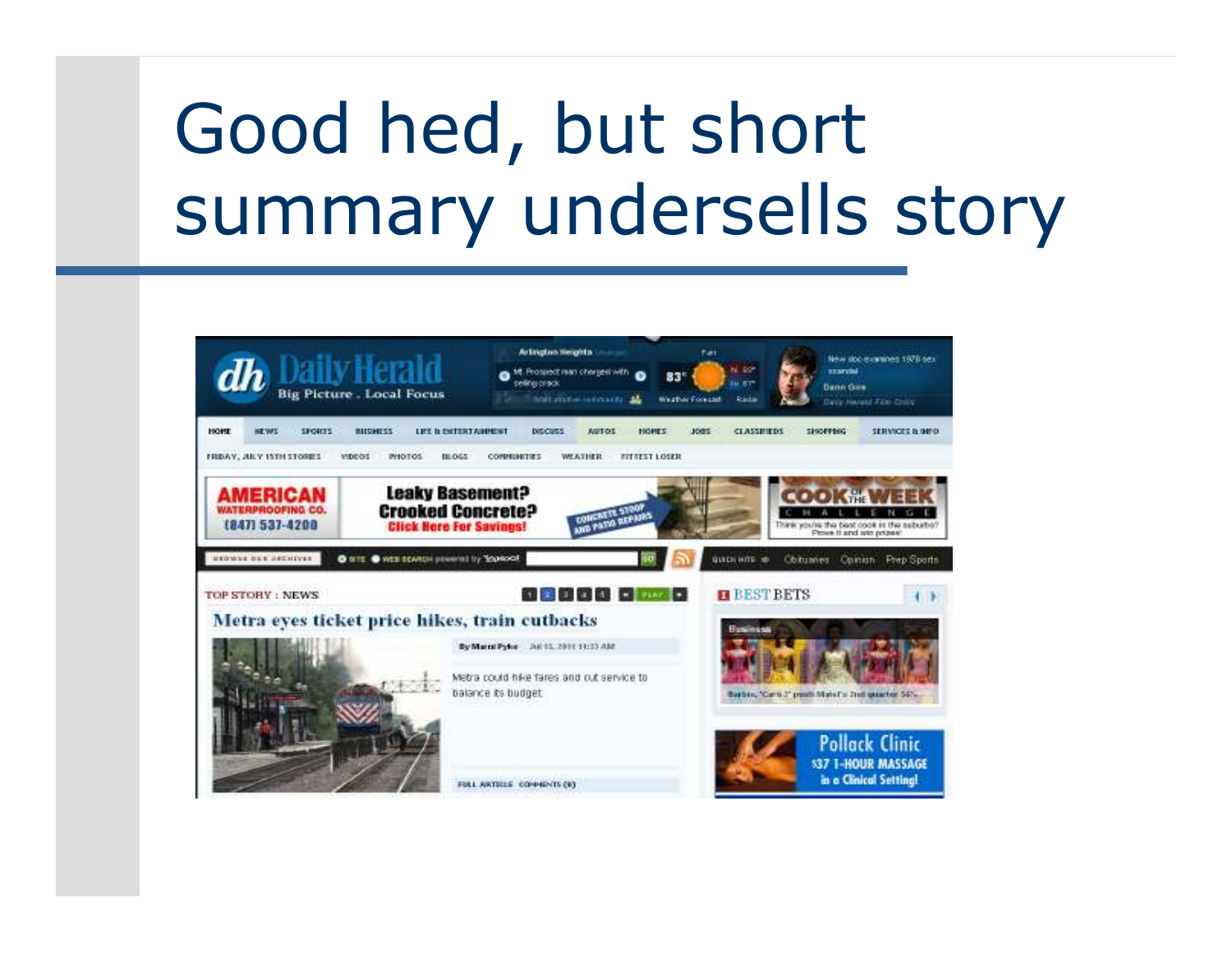### Good - and quotes draw readers

#### **TOP STORY: NEWS**



#### Metra eyes ticket price hikes, train cutbacks



By Marni Pyke Jul 15, 2011 2:08 PM

Enjoy your current Metra fares and schedules while you can - fewer trains and ticket price hikes appear likely in the near future. Metraadministrators outlined some grim scenarios today. "We're facing tough financial times," Executive Director Alex Clifford said.

FULL ARTICLE COMMENTS (13)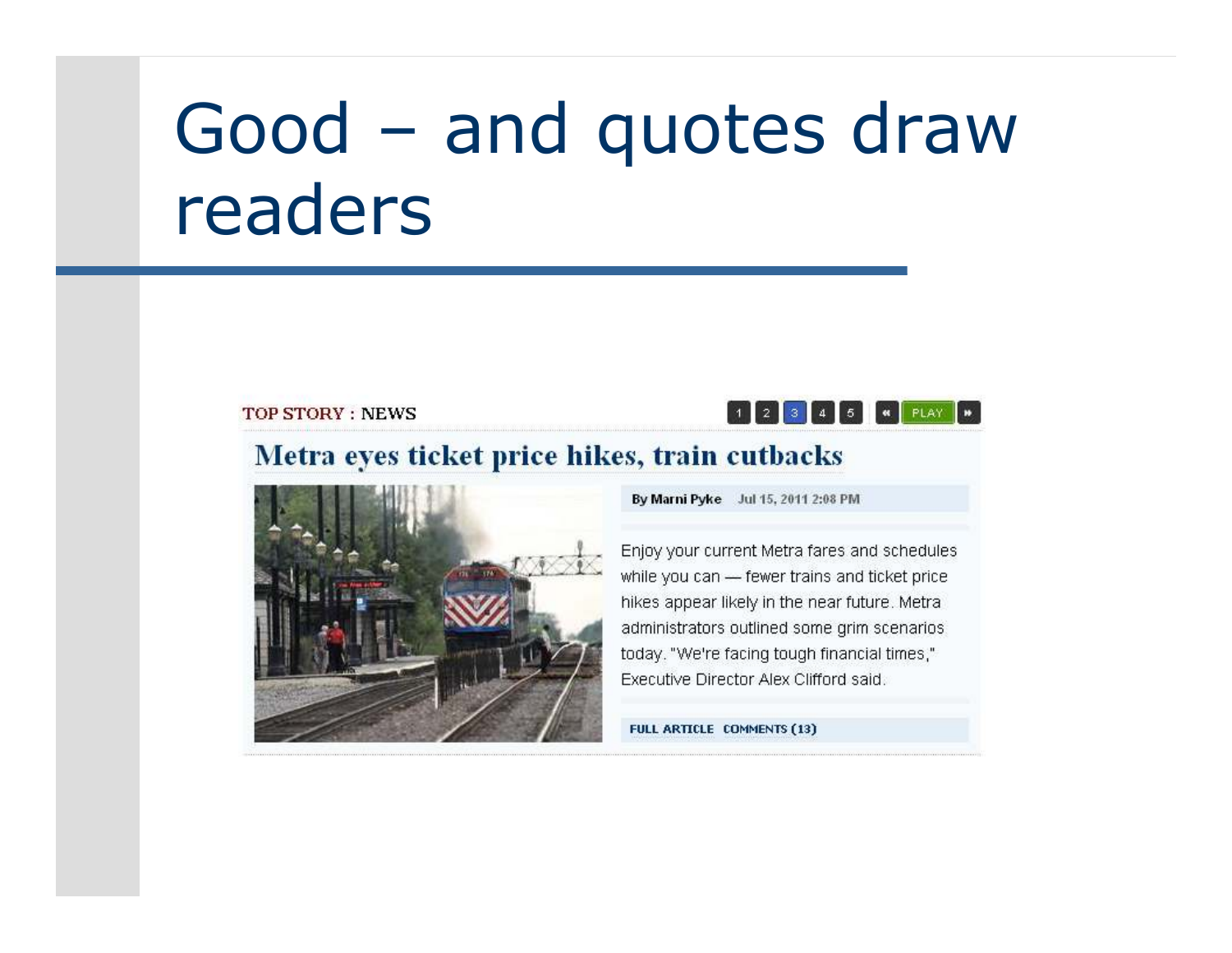### Good words, but awkward flow and misses key facts

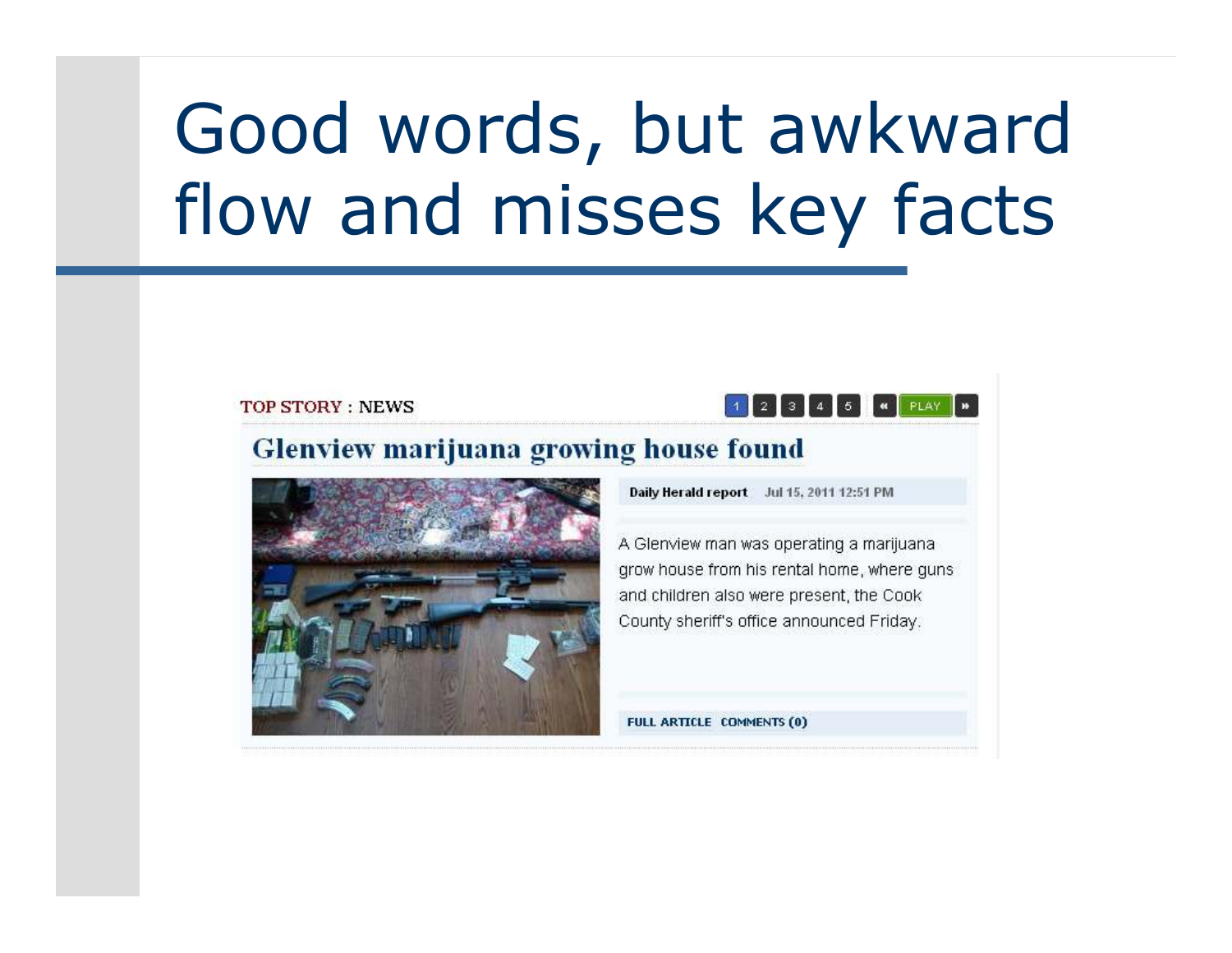## Drugs, gun and eviction? Can't miss in burbs!

**TOP STORY: NEWS** 

#### 2 3 4 5 **4 PAUSE IN**

#### Pot, guns found in Glenview house during eviction



Daily Herald report Jul 15, 2011 2:10 PM

A Glenview man was operating a marijuana grow house from his rental home, where guns and children also were present, the Cook County sheriff's office announced Friday. Officers were executing an eviction order when they discovered the grow house, police said.

FULL ARTICLE COMMENTS (7)